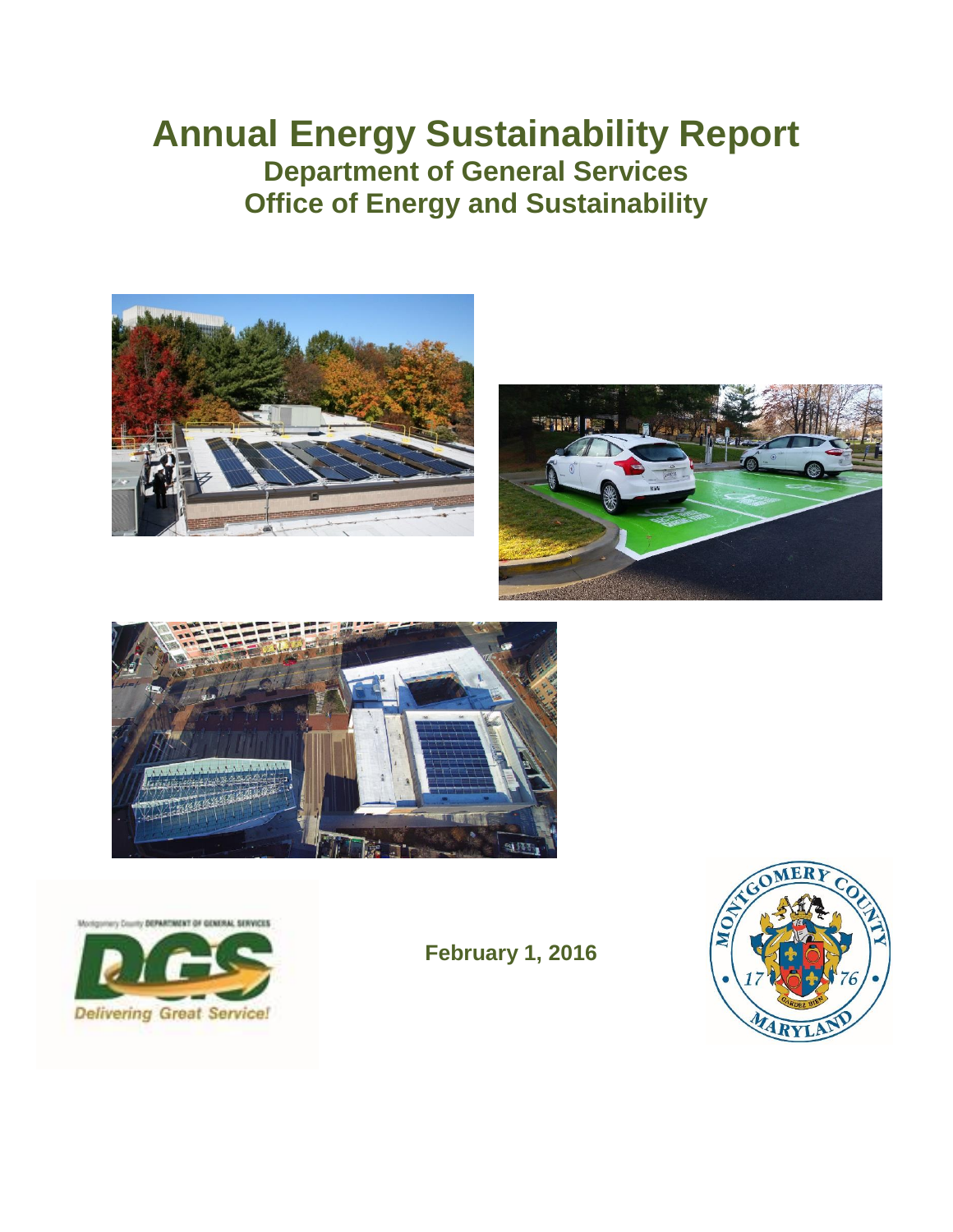#### **Background and Introduction**

#### **A. Scope**

The Office of Energy and Sustainability (OES) was established within the Department of General Services (DGS) to implement comprehensive and crosscutting initiatives to reduce the environmental footprint of County operations.

Montgomery County Government's environmental footprint is extensive and includes:

- Over 9,000,000 square feet of office space in over 370 owned and leased buildings
- 460 heavy duty, 330 transit and 2,430 light duty vehicles

This report documents activities by the County Government to reduce the environmental footprint of its operations. As part of its ongoing mission, OES works with County Departments and other stakeholders to reduce the environmental impacts of delivering County services to the community.

#### **B. Office of Energy and Sustainability Responsibilities:**

Montgomery County Council Bill 6-14 defines the Office of Energy and Sustainability's responsibilities as:

- Develop an energy baseline, energy unit savings plan, and energy cost savings plan for the County's building portfolio;
- Develop a comprehensive plan to reduce the energy consumption and impact of fleet operations, which may include the use of alternative fuels, reductions in vehicle miles traveled, improvements in vehicle efficiency, or vehicle electrification;
- Execute plans to use Energy Performance Contracting to improve the efficiency of County buildings;
- Develop and execute the County's renewable energy plans, including the purchase of renewable energy and deployment of solar and other clean energy sources across County facilities;
- Coordinate with the Office of Procurement to develop green and environmentally preferable purchasing plans;
- Develop initiatives, plans and projects to reduce the environmental impact of County operations and foster a culture of sustainability within the County Government; and
- Prepare and submit data summarizing efforts to reduce the environmental impact of County operations to any annual Sustainability report prepared by the County.

This is accomplished by fostering cross-departmental initiatives, initiating innovative and high-value projects, focusing on actions and results, and reporting on the County's progress on green initiatives.

#### **I. Sustainability Goals and Targets**

A key component of achieving and sustaining sustainability outcomes is the development of a comprehensive sustainbility plan for County operations. The plan, to be completed in 2016,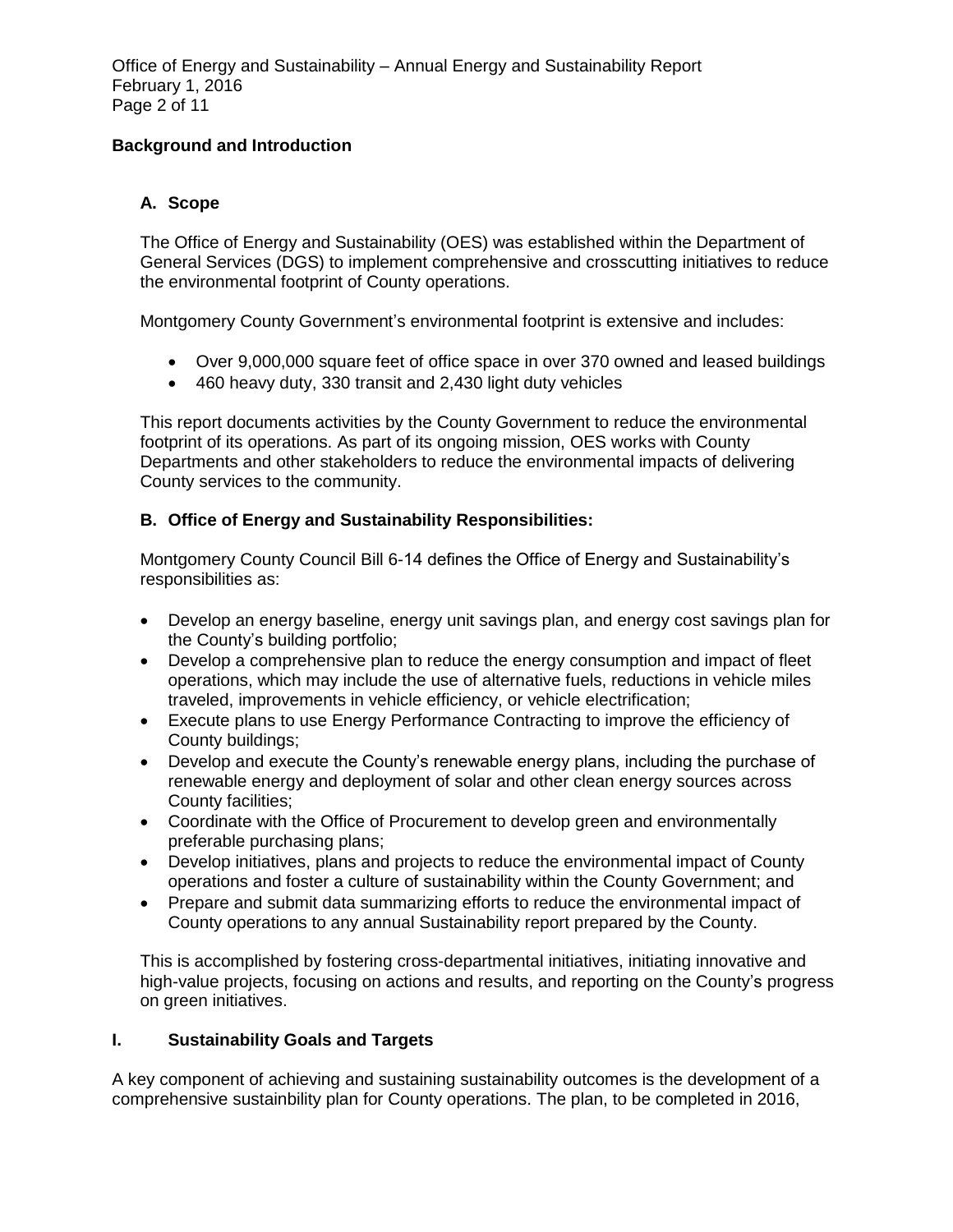Office of Energy and Sustainability – Annual Energy and Sustainability Report February 1, 2016 Page 3 of 11

includes achievable targets for reducing energy consumption, greenhouse gas emissions, water consumption, fleet fuel use and other aspects of sustainability. This government-wide plan will involve engaging all County departments and employees to ensure its success.

## **II. Sustainability Achievements and Efforts**

## **A. Green Building and the Built Environment**

## *Building Green – Building Better*

Montgomery County is committed to building, better, greener facilities that reduce energy costs, heat islands, and provide a healthier environment for visitors and employees. Since 2012, Montgomery County has constructed 8 facilities that meet or exceed the United States Green Building Council's (USGBC) Leadership in Energy and Environmental Design (LEED) Silver rating, with 5 additional buildings achieving LEED Gold. Common features in County facilities include:

 Environmental Site Design such as cisterns, vegetated and white "green" roofs, and pervious pavement, all of which reduce and slow run-off from



# **Silver Spring Library**

Opened in 2015, the Silver Spring Library provides services to greater Silver Spring. The facility, designed to be LEED Silver certified, incorporates a vegetative roof, and was designed to accommodate a future Metro Purple Line station.

buildings and sites, thereby improving local water quality;

- High efficiency lighting, heating and cooling, including two buildings with geothermal systems and another in design;
- Renewable building materials such as cabinets made from compressed wheat board, flooring made from bamboo, and peanut oil-based linoleum tiles;
- Extensive construction waste recycling, diverting waste that ultimately would end up in landfills;
- Water efficiency through recapture and reuse of rainwater in several facilities;
- High levels of daylighting "harvesting" to minimize heating and lighting demand;
- Improved ventilation controls and indoor air quality measures, and;
- Installing bike racks at all existing and planned buildings.

# *Energy Efficiency and Smart Buildings*

The majority of Montgomery County's buildings are over 30 years old and in need of substantial improvements to operate efficiently. DGS is taking action to identify the most inefficient buildings and improve their energy performance while reducing maintenance costs. Specific actions include leveraging energy data and controls to provide immediate savings.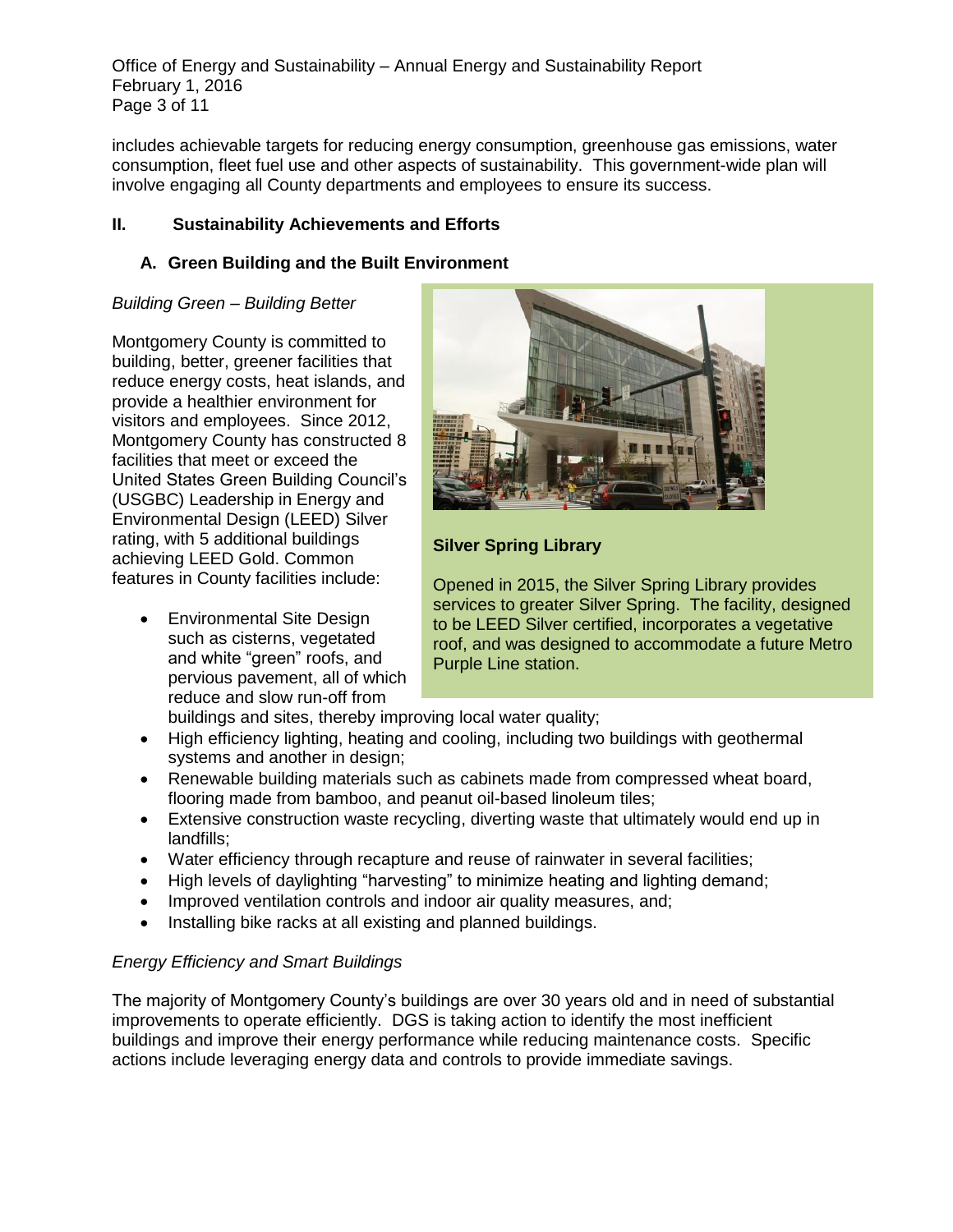Office of Energy and Sustainability – Annual Energy and Sustainability Report February 1, 2016 Page 4 of 11

- *Enhanced Energy Monitoring* DGS is implementing comprehensive software to track energy consumption, allowing County energy managers to identify problems and implement solutions. Starting May 2016, EnergyCAP, will process the majority of utility bills in an electronic file, reducing paper consumption. The utility cost and consumption will be populated on an electronic dashboard available on desktops and digital devices.
- *Energy Performance Benchmarking* Montgomery County Government was the first organization in compliance with the County's Energy Performance Benchmarking Requirements (Council Bill 2-14). Using EPA's *Portfolio Manager* Software, the County benchmarked all facilities over 50,000 square feet, which are listed in the chart below. This was an extensive effort to search and import data from various sources. The EnergyCAP system will enable staff to automatically benchmark and report on all eligible facilities. The County anticipates that once final utility data is received, the JC Annex and 401 Hungerford will be eligible for an ENERGY STAR label. All buildings scoring below the ENERGY STAR Score of 75 are targeted for energy efficiency retrofit.

| <b>Property Name</b>                   | <b>Year Ending</b> | <b>ENERGY</b><br><b>STAR Score</b> | <b>National</b><br><b>Median Site</b><br><b>Energy Use</b><br>(kBtu) | <b>Difference</b><br>from<br><b>National</b><br><b>Median Site</b><br><b>EUI</b> | <b>Site Energy</b><br>Use (kBtu) | <b>Site EUI</b><br>(kBtu/ft <sup>2</sup> ) | <b>Property GFA</b><br>- Self-<br>Reported (ft <sup>2</sup> ) |
|----------------------------------------|--------------------|------------------------------------|----------------------------------------------------------------------|----------------------------------------------------------------------------------|----------------------------------|--------------------------------------------|---------------------------------------------------------------|
|                                        |                    | 15                                 | 45,485,750                                                           | 51.3                                                                             |                                  | 196.5                                      |                                                               |
| <b>Public Safety Headquarters</b>      | 12/31/2014         |                                    |                                                                      |                                                                                  | 68,806,295                       |                                            | 350,092                                                       |
| <b>Council Office Building</b>         | 12/31/2014         | 8                                  | 13,623,071                                                           | 71.8                                                                             | 23,398,222                       | 178.3                                      | 131,203                                                       |
| <b>Up County Service Center</b>        | 12/31/2014         | 13                                 | 6,986,630                                                            | 56.9                                                                             | 10,960,167                       | 170.9                                      | 64,120                                                        |
| <b>Strathmore Music Center</b>         | 12/31/2014         | <b>Not</b><br>Applicable           | 7,923,243                                                            | 294.5                                                                            | 31,257,752                       | 160.6                                      | 194,659                                                       |
| <b>Executive Office Bldg</b>           | 12/31/2014         | 27                                 | 24,903,047                                                           | 27.7                                                                             | 31,803,998                       | 136.2                                      | 556,580                                                       |
| <b>Germantown Library</b>              | 12/31/2014         | <b>Not</b><br>Applicable           | 4,626,233                                                            | 27.9                                                                             | 5,916,295                        | 120.3                                      | 49,183                                                        |
| J C Annex                              | 12/31/2014         | 70                                 | 21,175,378                                                           | $-21.2$                                                                          | 16,679,416                       | 95.3                                       | 175,000                                                       |
| 1301 Piccard                           | 12/31/2014         | 61                                 | 8,863,191                                                            | $-11.9$                                                                          | 7,804,540                        | 93.6                                       | 99,915                                                        |
| <b>Rockville Library</b>               | 12/31/2014         | <b>Not</b><br>Applicable           | 11,151,219                                                           | $-15.6$                                                                          | 9,413,411                        | 91.2                                       | 103,163                                                       |
| <b>HHS Administrative Offices (401</b> |                    |                                    |                                                                      |                                                                                  |                                  |                                            |                                                               |
| Hungerford)                            | 12/31/2014         | 86                                 | 10,794,505                                                           | $-39.6$                                                                          | 6,524,447                        | 78.7                                       | 82,888                                                        |

Montgomery County Energy Performance Benchmarking

 *Automated Energy Management and Demand Response* - The County's newest, and most of the older large buildings are controlled by building management systems that help manage energy by allowing DGS Facilities Management technicians to adjust temperature set points, reduce run-time and take other actions. These controls also allow the County to participate in demand response programs, voluntarily reducing energy use during periods of peak energy demand. The County has received rebates exceeding \$100,000 over the last 4 years due to unnoticeable operational changes.

In addition to leveraging data, the DGS is also making physical improvements to County facilities. Specific initiatives include: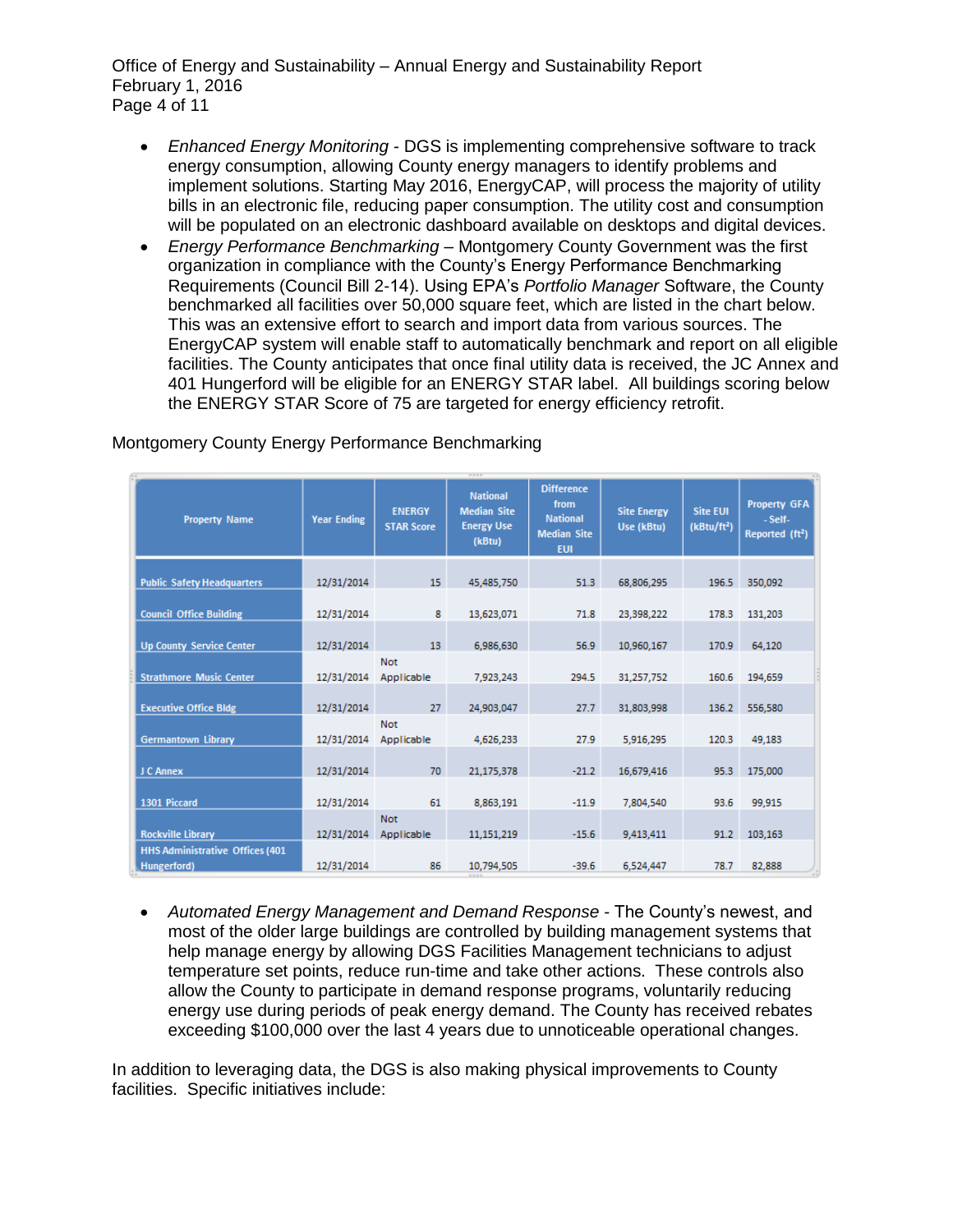Office of Energy and Sustainability – Annual Energy and Sustainability Report February 1, 2016 Page 5 of 11

 *Energy Performance Contracting* – DGS is in the middle of a six-year plan to invest \$81 million dollars of alternative financing in County facilities via energy performance contracting. Under this initiative, the County has contracted with three vendors (Energy Solutions Group, NORESCO and AMERESCO) to audit, design, and implement energy efficiency improvements. The County finances the improvements and repays the principal and debt service with energy savings.

| <b>Scheduled ESCO Projects</b>    |                           |  |  |
|-----------------------------------|---------------------------|--|--|
| Project                           | Anticipated<br>Completion |  |  |
| 1301 Piccard                      | <b>FY16</b>               |  |  |
| <b>Pre-Release Center</b>         | <b>FY17</b>               |  |  |
| <b>Council Office Building</b>    | <b>FY17</b>               |  |  |
| <b>Longwood Community</b>         | <b>FY17</b>               |  |  |
| <b>Recreation Center</b>          |                           |  |  |
| 8818 Georgia                      | <b>FY17</b>               |  |  |
| Kensington Park Library           | <b>FY17</b>               |  |  |
| Aspen Hill Library                | <b>FY17</b>               |  |  |
| <b>UpCounty Regional Services</b> | <b>FY17</b>               |  |  |
| Center                            |                           |  |  |

# **HHS Headquarters 401 Hungerford**

The County has completed the first of these projects, a \$4.1 million dollar retrofit of HHS Headquarters, to reduce energy costs by over \$159,000 annually and reducing the County's greenhouse gas footprint over 650 metric tons carbon dioxide equivalent (MTCO2E).

- *Qualified Energy Conservation Bonds and Green Master Lease Program*: The Departments of Finance and General Services collaborated to leverage energy conservation bonds, enabled by the American Resource Recovery Act, to reduce the costs of financing energy efficiency projects. The County anticipates using its full allocation of QECB's by the end of FY17. The departments are currently identifying options to secure faster and timely financing for energy conservation projects, helping move from design to implementation quickly.
- *Energy Conservation and Level of Effort Projects*  In addition to comprehensive retrofits under its energy performance contracting initiative, DGS implements a variety of improvements such as light emitting diodes, heating and cooling, and other improvements using capital improvement budgets. The County has completed over 8 of these projects in FY15.
- *Green and Energy Aligned Leasing*: Developed in partnership with the Institute for Market Transformation (IMT), a green leasing tool to assist in negotiating future leases that include utility data transparency, energy efficient building systems (e.g., lighting, heating and cooling) and other green features.

## **B. Clean and Advanced Energy Initiatives:**

Montgomery County is leading the clean energy revolution by fostering the carbon free and low carbon sources of energy through the following programs.

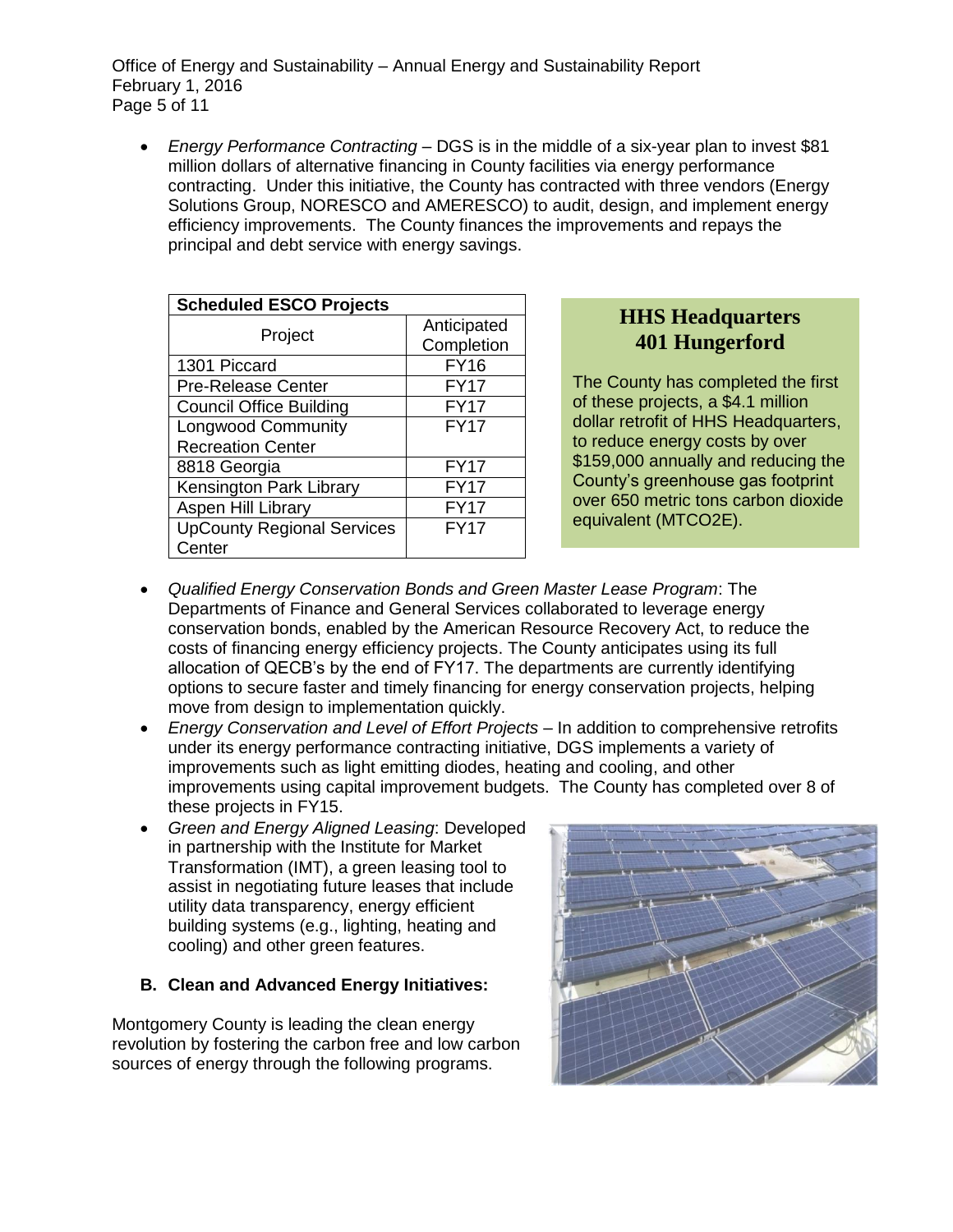Office of Energy and Sustainability – Annual Energy and Sustainability Report February 1, 2016 Page 6 of 11

#### *Solar Photovoltaic Projects on County Facilities*

DGS is leveraging public private partnerships to install renewable energy across the County's portfolio of facilities where technically and economically feasible. Under a White House initiative the County has committed to installing a minimum of 6 megawatts of solar, enough to power 550 to 600 homes, saving an estimated \$550,000 annually in utility costs. Once all project are completed the County anticipates having installed over 10 megawatts of solar.



| <b>Status</b>                            |  |  |
|------------------------------------------|--|--|
| Complete- Awaiting Interconnection       |  |  |
| <b>Complete Awaiting Interconnection</b> |  |  |
| Complete - Awaiting Interconnection      |  |  |
| Complete - Awaiting Interconnection      |  |  |
| Complete - Awaiting Interconnection      |  |  |
| <b>Under Construction</b>                |  |  |
|                                          |  |  |
| <b>Under Construction</b>                |  |  |
| <b>Under Construction</b>                |  |  |
| <b>Under Construction</b>                |  |  |
|                                          |  |  |
| <b>FY16</b>                              |  |  |
| <b>FY16</b>                              |  |  |
| <b>FY17</b>                              |  |  |
| <b>FY17</b>                              |  |  |
|                                          |  |  |
| <b>FY17</b>                              |  |  |
| <b>FY17</b>                              |  |  |
|                                          |  |  |

#### *Resilient and Efficient Facilities*

Microgrids are local electrical generation systems that allow a building or campus to operate independently from the utility grid for a prolonged period of time. Microgrids combine advanced technologies to improve facility resistance to prolonged power outages, operating independently from the power grid for a majority of the year, and ensuring power availability during an emergency. Microgrids include technologies such as solar, combined heat and power systems that produce heat and electricity, energy storage, controls and energy conservation measures into a seamless interconnected system. Microgrids are efficient and clean technologies, reducing the environmental footprint of the host facilities.

 A contractor was selected in 2015 to develop a microgrid under a public-private partnership.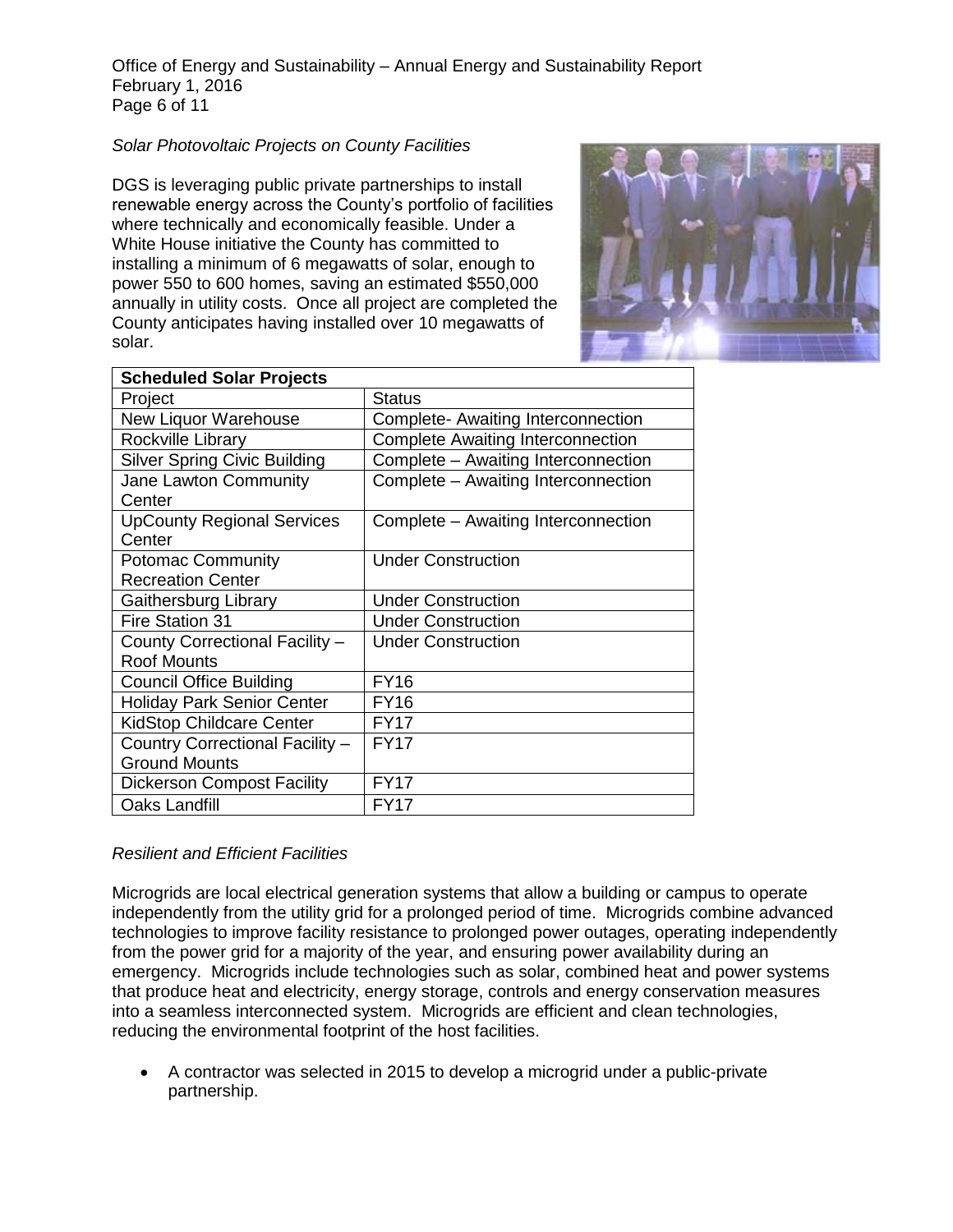Office of Energy and Sustainability – Annual Energy and Sustainability Report February 1, 2016 Page 7 of 11

• Implementation of a microgrid at Public Safety Headquarters (PSHQ) and the Montgomery County Correctional Facility in Clarksburg (MCCF) will take place in FY17.

### *Clean Energy Purchase*

Since 2004 Montgomery County has led a coalition of county agencies and municipalities to purchase electricity supply generated from wind energy. The County, and the majority of its purchasing partners, have consistently increased their purchases of clean energy. All agencies are purchasing greater than 20% of electricity consumption with the majority graduating to a 100% commitment. Current participants include Montgomery County Government, Montgomery County Public Schools, Montgomery College, the Maryland National Capital Park and Planning Commission, Chevy Chase Village Section 5, City of Takoma Park, Town of Kensington and the Town of Somerset. The County also facilitates purchases for the Cities of Rockville and Gaithersburg who report separately.

The County led purchase current ranks 4<sup>th</sup> amongst local governments and 15<sup>th</sup> amongst all national purchasers tracked by the EPA's Green Power Partnership, competing against Fortune 500 companies.

Montgomery County Government purchases 100% of its annual electricity consumption from clean sources, specifically energy generated by wind turbines. The County also purchases credits to offset greenhouse gas and fossil fuel emissions from its facilities.

#### **C. Fleet and Mobility**

Approximately 40% of Countywide Greenhouse Gas emissions originate from transportation sources. Responsible for a fleet of over 3,000 vehicles, DGS has reduced fleet emissions 10% over 3 years. The County Department of Transportation (DOT) also conducts several programs to encourage use of public transportation by County employees.

## *Green Fleet Strategy*

DGS' Division of Fleet Management Services has developed a comprehensive Green Fleet Strategy. This strategy combines sound management practices, fleet rightsizing, alternative fuels to drive emissions reductions and better service. Core objectives to the mission are a 20% reduction in petroleum consumption over 5 years and a 30% reduction in emissions by 2030 (2% per annum).

#### *Electric Vehicles and Infrastructure:*

DGS has installed 16 charging stations for fleet use and currently operates 15 electric or plug hybrid vehicles. Using the DGS contract, DOT has also initiated a program to install charging stations at public parking facilities.





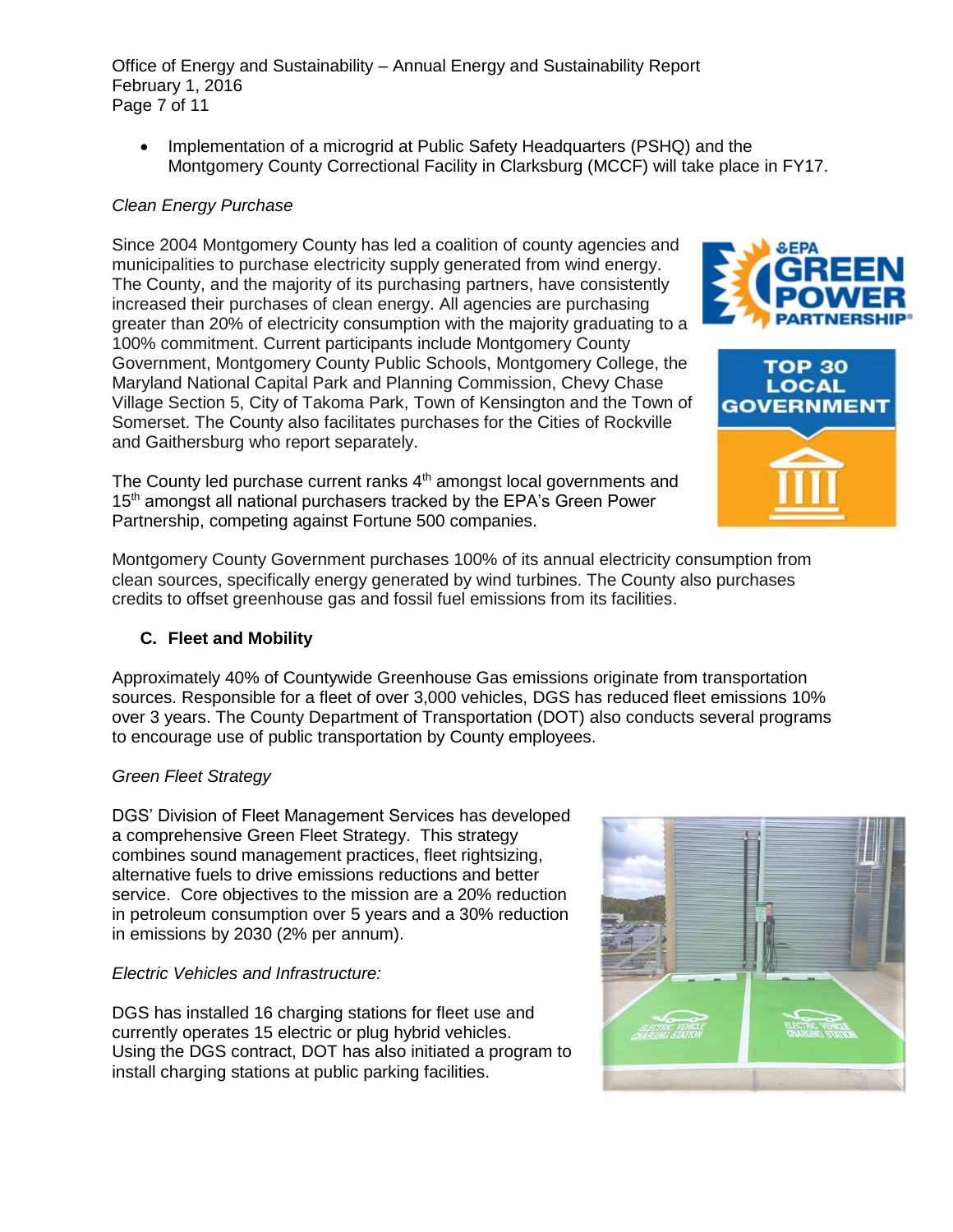Office of Energy and Sustainability – Annual Energy and Sustainability Report February 1, 2016 Page 8 of 11

The County anticipates federal grant funding for the purchase of up to 10 electric transit buses. If all 10 buses are purchased the resulting fuel savings will exceed \$6.4M over the lifecycle of the buses.

#### *Fleet "Right Sizing"*

The County is rightsizing its fleet by replacing vehicles with more efficient alternatively fueled vehicles (AFVs), sizing the vehicle class (e.g., sedan, SUV) to the job function. Fleet has specifically:

- Eliminated over 165 vehicles from the fleet in the last 3 years.
- Increased fuel economy for the administrative fleet from 14.5 miles per gallon (MPG) in FY12 to 25.5 MPG in FY15
- Increased the fuel economy of the public safety fleet from 12.3 MPG in FY12 to 15.6 MPG in FY15

#### *Alternative Fuels:*

The County maintains a fuel neutral approach by selecting fuels to achieve desired emissions reductions. The County has made extensive use of alternative fuels, in addition to vehicle electrification.

The County is not currently using biodiesel due to performance issues discovered in pilots. The County's primary focus is a fleet that is fuel neutral, fuel efficient, and environmentally sensitive.

The County has embraced compressed natural gas as a cost-effective, lower emissions alternative to diesel for heavy duty vehicles. Over 75% of the County's bus fleet is fueled by CNG and the County operates two new CNG fueling stations.

#### **Fleet GHG Emissions by Source MTCO2E (Fuel)**



#### *Anti-Idling and Telematics:*

Follow a successful pilot program, DGS' Fleet Management Services division launched a telematics initiative that will allow the County to leverage vehicle operating data to improve performance. This includes smart routing to reduce miles traveled, idling control, and employee/driver education to improve performance. The initiative is expected to be fully implemented by FY17.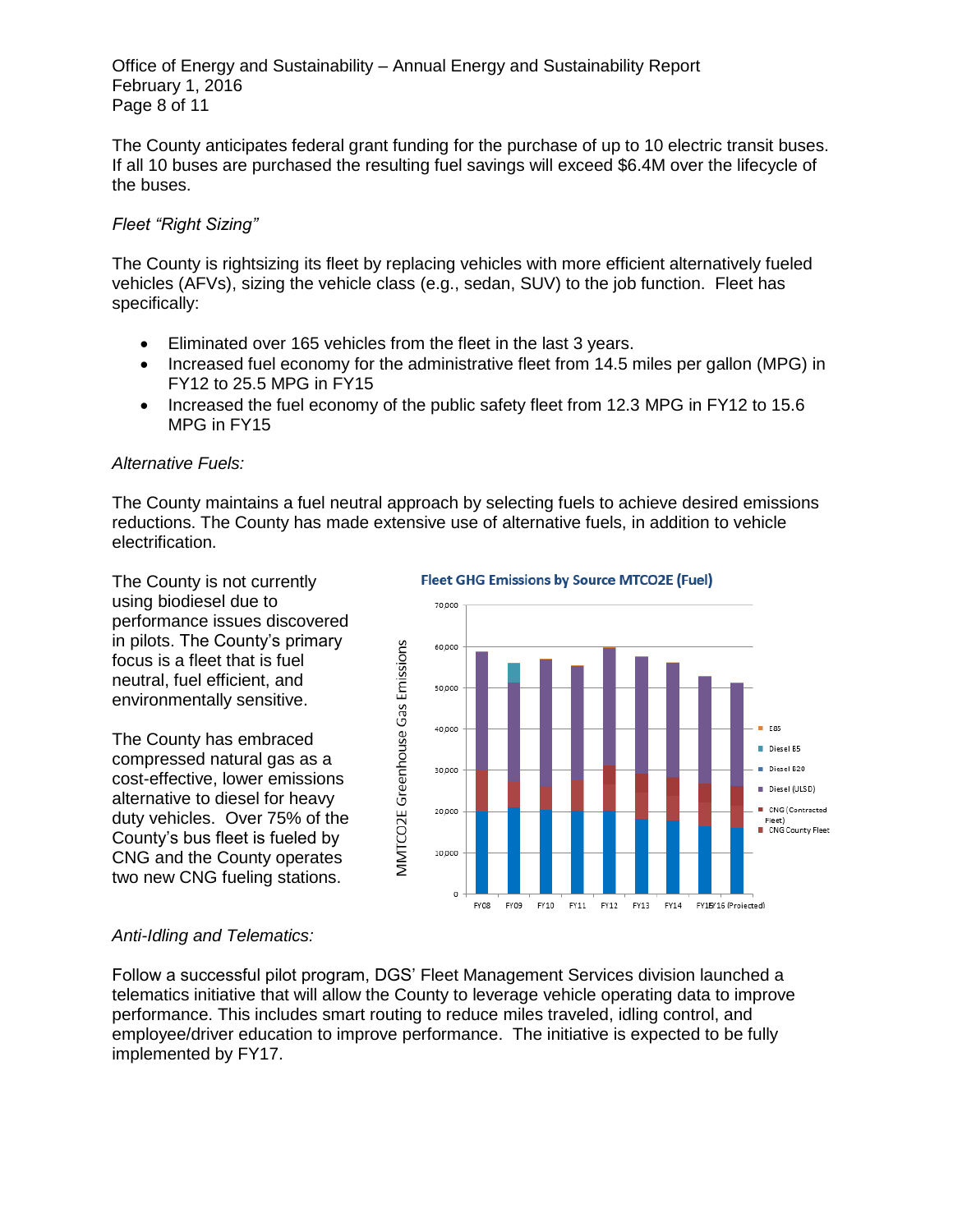Office of Energy and Sustainability – Annual Energy and Sustainability Report February 1, 2016 Page 9 of 11

#### *Telework and Employee Engagement:*

Reducing the miles traveled by employees to their place of work is essential to the County's efforts to reduce greenhouse gas emissions. Efforts include:

- Providing commuter benefits to employees.
- Providing free RideOn Bus use to employees.
- Partnering with Capital Bikeshare to install bike stations near major facilities.

The County's Office of Human Resources has also initiated a telework pilot, with 7 Departments committing a total of over 230 eligible employees.

#### **D. Environmentally Preferable Products**

#### *Green Standards and Education:*

The Office of Procurement and the Montgomery County Interagency Purchasing Committee – Green Initaitive developed a comprehensive web tool to help County purchasing staff and project managers select green products or services.

In addition, the Office of Procurement has added a field in its database search, allowing County buyers to search for businesses certified by the Montgomery County Green Business Program.

The Office routinely conducts education for employees and staff on green options available through office supply and other contracts.

#### *Eliminating Styrofoam Food Service Products*

County Council Bill 41-14 requires that all County government food service contractors not use expanded or rigid polystyrene. This practice was implemented by contract change order prior to the passing of the legislation.

#### *Recycled Paper:*

The County currently purchases 35% post-consumer recycled content paper.

#### **E. Waste Reduction on County Properties**

#### *Paper Reduction*

| DGS Central Duplicating has       |                                  | <b>Savings</b> |
|-----------------------------------|----------------------------------|----------------|
| implemented the new copier        | <b>Sheets not Printed</b>        | 452.202        |
| contract that includes a wide     | <b>Water Savings (Gallons at</b> | 1,193,813      |
| variety of energy and cost saving | Factory)                         |                |
| features. Through a networked     | <b>Carbon Dioxide</b>            | 12 metric tons |

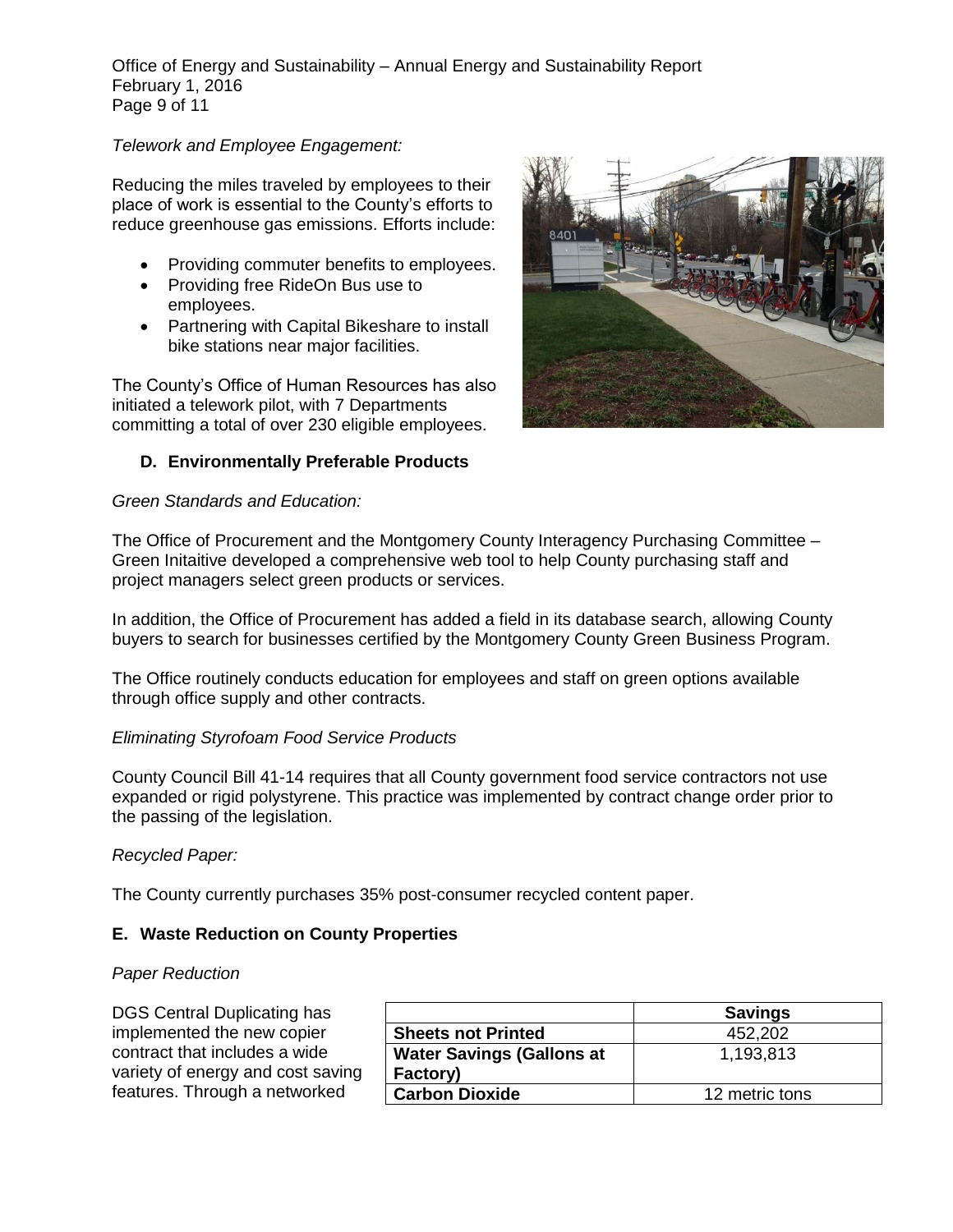Office of Energy and Sustainability – Annual Energy and Sustainability Report February 1, 2016 Page 10 of 11

copier system users must swipe their identification badge to operate the copier. In addition, copiers default to black & white and double sided printing, and allow users to delete unwanted files. The printer controls allow private reciept of documents, enabling personal printers to be phased out.

Additional actions to reduce paper consumption include:

- DGS Central Duplicating initiated a digital storefront, enabling browser based ordering of services, eliminating paper requisitions.
- The Department of Finance is directly importing scanned images into Zyimage, which would eliminate duplication and excessive scanning, eliminating over 130,000 pages of paper documents per month. The department has also limited the amount of paper MPIA's reducing another 1,500 pages of printing.

#### *Toner Cartridge Recycling*

DGS currently collects toner cartridges for recycling. In addition, DGS has placed recycling receptacles to facilitate easy turn-in of printer cartridges for recycling.

#### **III. Partnerships and Resources**

*Grants and Partnerships:*

- Montgomery County was designated a *Maryland Smart Energy Community (MSEC),* receiving a total of \$1,300,000 of grant funds over the last three years.
- The County has partnered with the Institute for Market Transformation (IMT) to develop tools to negotiate greener and more energy aligned lease terms.

#### *Awards and Recognitions*

- Received five FY14 National Association of Counties awards for sustainability focused initiatives to reduce energy consumption, enable smarter growth, and cutting edge green facilities and campuses
- The County's Fleet was featured as a "Clean Cities Fleet" on *Motor Week*



- Received two FY15 National Association of Counties Awards for sustainability initiatives, Awards recognized the major improvement to the energy performance of the Strathmore Music Hall and a growing partnership between the County and the Maryland Energy Administration through the Maryland Smart Energy Communities Program
- Montgomery County was recognized by the White House for its aggressive commitment to develop 6 MW of renewable energy across the County portfolio.